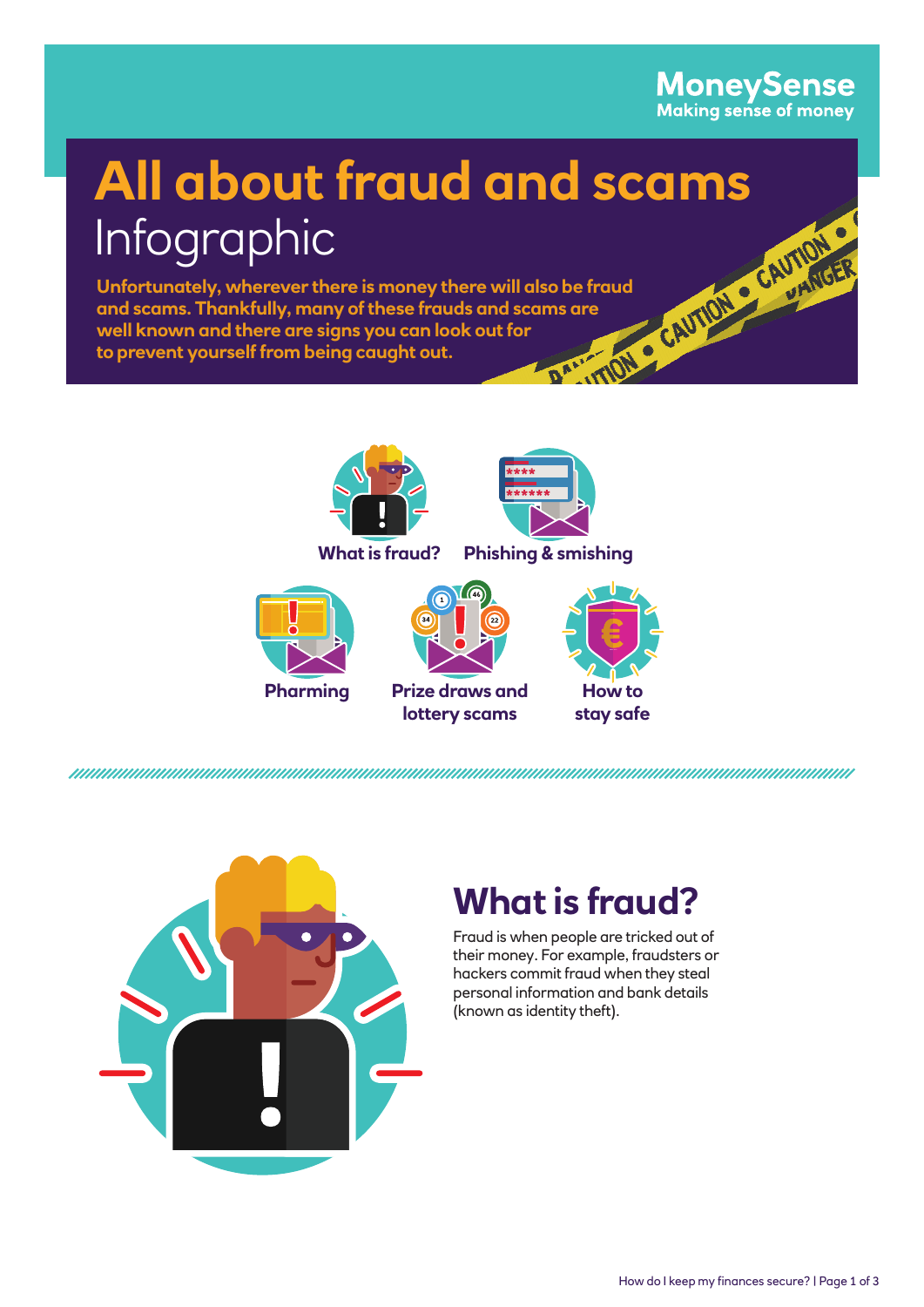## **All about fraud and scams**  Infographic



## **Phishing and smishing**

#### **What is it?**

Either an email (phishing), or a text message (smishing) encouraging you to reveal personal details or send money.

#### **What happens?**

You receive an 'urgent' email or text message taking you to a website. Here you could be asked to enter personal details, or you might be asked to pay for something. The site might look real, but is really a fake site set up by criminals to either steal your details or your money.

#### **How to prevent this**

- Banks will never ask you to confirm ALL the letters or numbers of your bank card, PIN or password. Never provide your full personal details online
- Learn how to recognise fake messages from real ones
- Never pay for anything online that isn't from a secure website address



## **Pharming**

#### **What is it?**

A piece of computer code that sends internet users to a fake website.

#### **What happens?**

You will be on a genuine website but the code on your computer will allow fraudsters to direct you to a fake website without your knowledge, to capture personal details such as bank card numbers. This type of code often gets onto computers when a person clicks on a link in spam email.

#### **How to prevent this**

- When buying online, always check that you are on a secure payment website by looking at the web address in the bar at the top. You should see a padlock and 'https' rather than 'http'. If in doubt, do not proceed with any transaction
- Never click on a link in an email from a source you don't recognise
- Use antivirus software to warn you when you enter an unsecured site